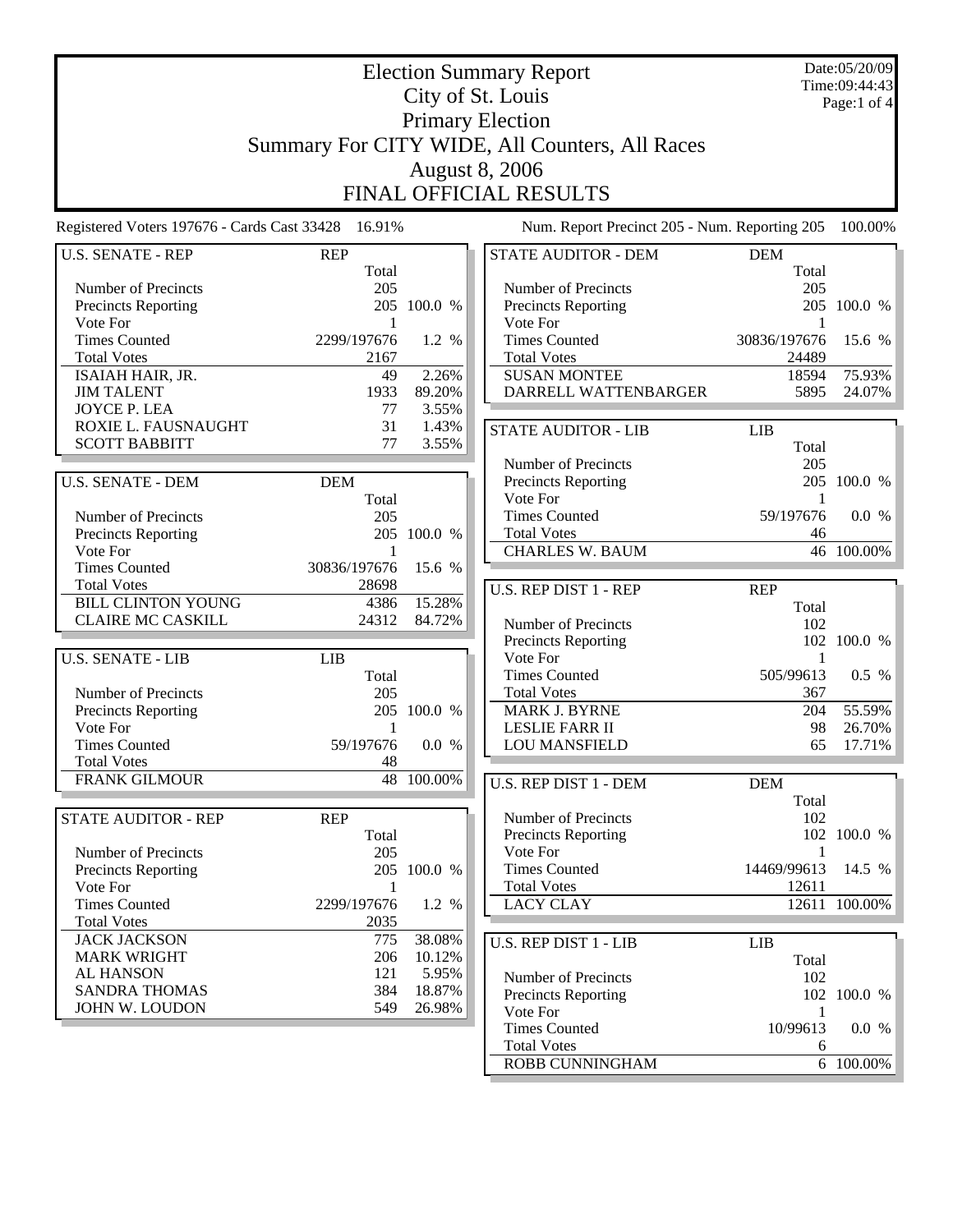Date:05/20/09 Time:09:44:43 Page:2 of 4

## Election Summary Report City of St. Louis Primary Election Summary For CITY WIDE, All Counters, All Races August 8, 2006 FINAL OFFICIAL RESULTS

| <b>U.S. REP DIST 3 - REP</b> | <b>REP</b>          |              | STATE REP DIST 58 - DEM    | <b>DEM</b>     |                        |
|------------------------------|---------------------|--------------|----------------------------|----------------|------------------------|
|                              | Total               |              |                            | Total          |                        |
| Number of Precincts          | 105                 |              | Number of Precincts        | 22             |                        |
| Precincts Reporting          |                     | 105 100.0 %  | Precincts Reporting        |                | 22 100.0 %             |
| Vote For                     | 1                   |              | Vote For                   | $\mathbf{1}$   |                        |
| <b>Times Counted</b>         | 1794/98063          | 1.8 %        | <b>Times Counted</b>       | 2782/19003     | 14.6 %                 |
| <b>Total Votes</b>           | 1364                |              | <b>Total Votes</b>         | 2626           |                        |
| <b>DAVID BERTELSEN</b>       |                     | 1364 100.00% | RODNEY R. HUBBARD          | 1927           | 73.38%                 |
|                              |                     |              | WILLIAM C. HAAS            | 699            | 26.62%                 |
| U.S. REP DIST 3 - DEM        | <b>DEM</b>          |              |                            |                |                        |
|                              | Total               |              | STATE REP DIST 59 - DEM    | <b>DEM</b>     |                        |
| Number of Precincts          | 105                 |              |                            | Total          |                        |
| <b>Precincts Reporting</b>   |                     | 105 100.0 %  | Number of Precincts        | 20             |                        |
| Vote For                     | 1                   |              | Precincts Reporting        |                | 20 100.0 %             |
| <b>Times Counted</b>         | 16367/98063         | 16.7 %       | Vote For                   | $\overline{1}$ |                        |
| <b>Total Votes</b>           | 15732               |              | <b>Times Counted</b>       | 1645/15384     | 10.7 %                 |
| <b>RUSS CARNAHAN</b>         | 11423               | 72.61%       | <b>Total Votes</b>         | 1562           |                        |
| <b>JIM FRISELLA</b>          | 4309                | 27.39%       | <b>JEANETTE OXFORD</b>     | 1265           | 80.99%                 |
|                              |                     |              | <b>MARK RICE</b>           | 297            | 19.01%                 |
|                              |                     |              |                            |                |                        |
| U.S. REP DIST 3 - LIB        | <b>LIB</b><br>Total |              | STATE REP DIST 59 - LIB    | LIB            |                        |
|                              |                     |              |                            |                |                        |
| Number of Precincts          | 105                 |              |                            | Total          |                        |
| Precincts Reporting          |                     | 105 100.0 %  | Number of Precincts        | 20             |                        |
| Vote For                     | 1                   |              | Precincts Reporting        |                | 20 100.0 %             |
| <b>Times Counted</b>         | 49/98063            | 0.0 %        | Vote For                   | 1              |                        |
| <b>Total Votes</b>           | 42                  |              | <b>Times Counted</b>       | 4/15384        | 0.0 %                  |
| R. CHRISTOPHEL               |                     | 42 100.00%   | <b>Total Votes</b>         | 3              |                        |
|                              |                     |              | <b>KEVIN C. BABCOCK</b>    |                | $\overline{3}$ 100.00% |
| STATE SENATE DIST 4 - DEM    | <b>DEM</b>          |              |                            |                |                        |
|                              | Total               |              | STATE REP DIST 60 - DEM    | DEM            |                        |
| Number of Precincts          | 96                  |              |                            | Total          |                        |
| Precincts Reporting          |                     | 96 100.0 %   | Number of Precincts        | 24             |                        |
| Vote For                     | -1                  |              | Precincts Reporting        |                | 24 100.0 %             |
| <b>Times Counted</b>         | 18996/99311         | 19.1 %       | Vote For                   | 1              |                        |
| <b>Total Votes</b>           | 18598               |              | <b>Times Counted</b>       | 3626/21343     | 17.0 %                 |
| YAPHETT EL AMIN              | 4631                | 24.90%       | <b>Total Votes</b>         | 3487           |                        |
| <b>DERIO GAMBARO</b>         | 4274                | 22.98%       | <b>ROBERT BARTLETT</b>     | 200            | 5.74%                  |
| <b>AMBER BOYKINS</b>         | 2364                | 12.71%       | <b>SHAUN A. SIMMS</b>      | 436            | 12.50%                 |
| <b>JEFF SMITH</b>            | 6770                | 36.40%       | <b>JAMILAH NASHEED</b>     | 1531           | 43.91%                 |
| <b>KENNETH JONES</b>         | 559                 | 3.01%        | <b>SHARON TYUS</b>         |                | 1320 37.85%            |
|                              |                     |              |                            |                |                        |
| STATE REP DIST 57 - DEM      | <b>DEM</b>          |              | STATE REP DIST 61 - DEM    | <b>DEM</b>     |                        |
|                              | Total               |              |                            | Total          |                        |
| Number of Precincts          | 22                  |              | Number of Precincts        | 23             |                        |
| <b>Precincts Reporting</b>   |                     | 22 100.0 %   | <b>Precincts Reporting</b> |                | 23 100.0 %             |
| Vote For                     | 1                   |              | Vote For                   | 1              |                        |
| <b>Times Counted</b>         | 3095/21245          | 14.6 %       | <b>Times Counted</b>       | 2160/21043     | 10.3 %                 |
| <b>Total Votes</b>           | 2818                |              | <b>Total Votes</b>         | 1753           |                        |
| <b>JOSEPH PALM</b>           | 834                 | 29.60%       | <b>CONNIE JOHNSON</b>      |                | 1753 100.00%           |
| <b>TALIBDIN EL-AMIN</b>      |                     |              |                            |                |                        |
|                              | 1232                | 43.72%       |                            |                |                        |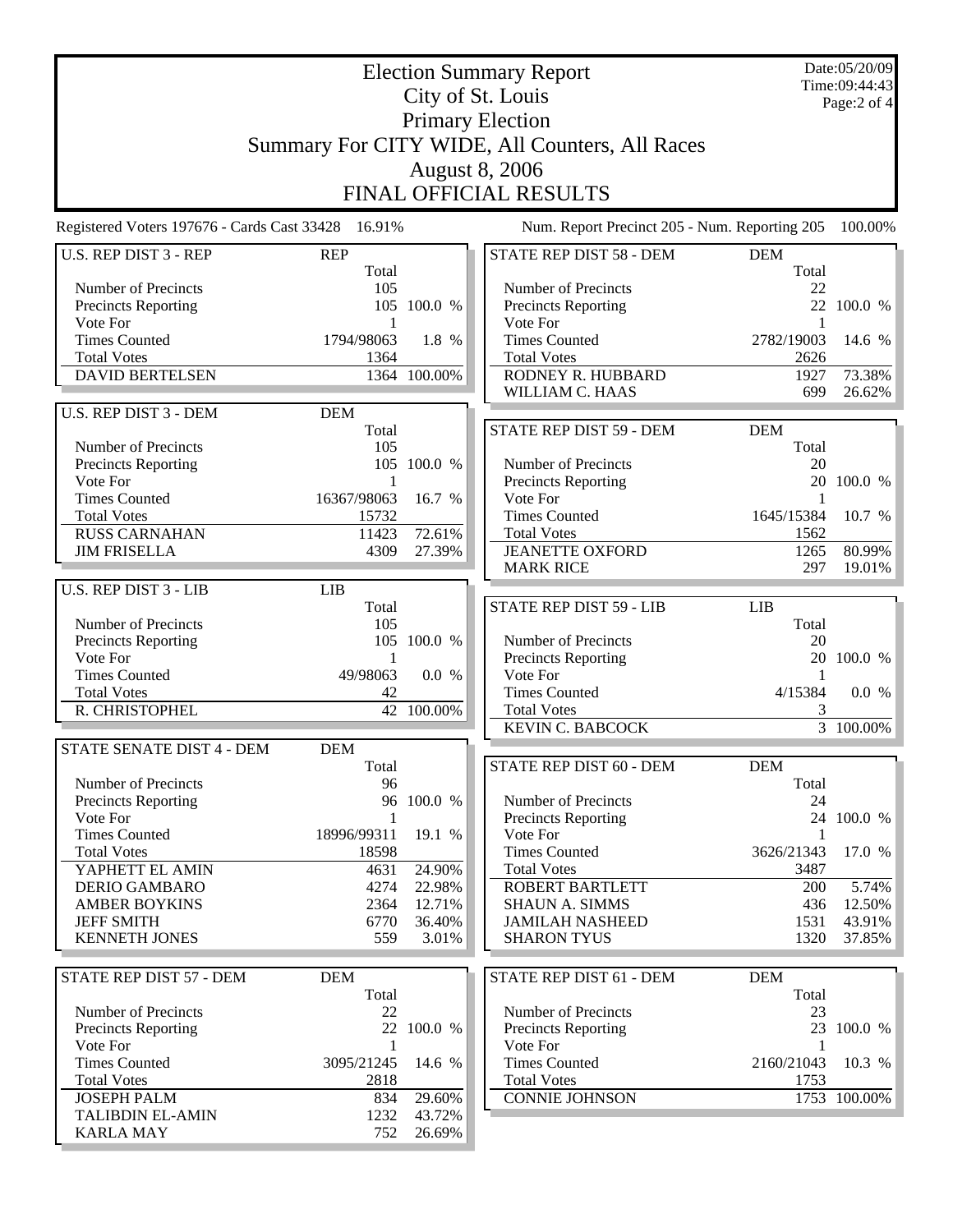Date:05/20/09 Time:09:44:43 Page:3 of 4

## Election Summary Report City of St. Louis Primary Election Summary For CITY WIDE, All Counters, All Races August 8, 2006 FINAL OFFICIAL RESULTS

| STATE REP DIST 63 - DEM        | <b>DEM</b>   |              | STATE REP DIST 67 - DEM        | <b>DEM</b>   |              |
|--------------------------------|--------------|--------------|--------------------------------|--------------|--------------|
|                                | Total        |              |                                | Total        |              |
| Number of Precincts            | 25           |              | Number of Precincts            | 18           |              |
| Precincts Reporting            |              | 25 100.0 %   | Precincts Reporting            |              | 18 100.0 %   |
| Vote For                       | $\mathbf{1}$ |              | Vote For                       | $\mathbf{1}$ |              |
| <b>Times Counted</b>           | 2498/18156   | 13.8 %       | <b>Times Counted</b>           | 2796/16507   | 16.9 %       |
| <b>Total Votes</b>             | 2066         |              | <b>Total Votes</b>             | 2384         |              |
| ROBIN WRIGHT-JONES             |              | 2066 100.00% | <b>MIKE DAUS</b>               |              | 2384 100.00% |
|                                |              |              |                                |              |              |
| <b>STATE REP DIST 63 - LIB</b> | <b>LIB</b>   |              | <b>STATE REP DIST 67 - LIB</b> | <b>LIB</b>   |              |
|                                | Total        |              |                                | Total        |              |
| Number of Precincts            | 25           |              | Number of Precincts            | 18           |              |
| Precincts Reporting            |              | 25 100.0 %   | <b>Precincts Reporting</b>     |              | 18 100.0 %   |
| Vote For                       | -1           |              | Vote For                       | $\mathbf{1}$ |              |
| <b>Times Counted</b>           | 5/18156      | 0.0 %        | <b>Times Counted</b>           | 9/16507      | 0.1 %        |
| <b>Total Votes</b>             | 4            |              | <b>Total Votes</b>             | 9            |              |
| <b>KARL BECK</b>               |              | 4 100.00%    | ROBERT J. SHELLI               |              | 9 100.00%    |
|                                |              |              |                                |              |              |
| STATE REP DIST 64 - DEM        | <b>DEM</b>   |              | STATE REP DIST 108 - REP       | <b>REP</b>   |              |
|                                | Total        |              |                                | Total        |              |
| Number of Precincts            | 22           |              | Number of Precincts            | 17           |              |
| <b>Precincts Reporting</b>     |              | 22 100.0 %   | <b>Precincts Reporting</b>     |              | 17 100.0 %   |
| Vote For                       | $\mathbf{1}$ |              | Vote For                       | $\mathbf{1}$ |              |
| <b>Times Counted</b>           | 3043/16059   | 18.9 %       | <b>Times Counted</b>           | 440/17773    | 2.5 %        |
| <b>Total Votes</b>             | 2578         |              | <b>Total Votes</b>             | 338          |              |
| RACHEL STORCH                  |              | 2578 100.00% | <b>ARTHUR L. GANSNER</b>       |              | 338 100.00%  |
|                                |              |              |                                |              |              |
| STATE REP DIST 65 - DEM        | <b>DEM</b>   |              | STATE REP DIST 108 - DEM       | <b>DEM</b>   |              |
|                                | Total        |              |                                | Total        |              |
| Number of Precincts            | 21           |              | Number of Precincts            | 17           |              |
| <b>Precincts Reporting</b>     |              | 21 100.0 %   | <b>Precincts Reporting</b>     |              | 17 100.0 %   |
| Vote For                       | $\mathbf{1}$ |              | Vote For                       | $\mathbf{1}$ |              |
| <b>Times Counted</b>           | 5674/22079   | 25.7 %       | <b>Times Counted</b>           | 2241/17773   | 12.6 %       |
| <b>Total Votes</b>             | 4607         |              | <b>Total Votes</b>             | 2007         |              |
| <b>FRED KRATKY</b>             |              | 4607 100.00% | THOMAS VILLA                   |              | 2007 100.00% |
|                                |              |              |                                |              |              |
| STATE REP DIST 66 - DEM        | <b>DEM</b>   |              | <b>COLLECTOR OF REV - DEM</b>  | <b>DEM</b>   |              |
|                                | Total        |              |                                | Total        |              |
| Number of Precincts            | 11           |              | Number of Precincts            | 205          |              |
| <b>Precincts Reporting</b>     | 11           | 100.0 %      | <b>Precincts Reporting</b>     |              | 205 100.0 %  |
| Vote For                       | 1            |              | Vote For                       | 1            |              |
| <b>Times Counted</b>           | 1276/9084    | 14.0 %       | <b>Times Counted</b>           | 30836/197676 | 15.6 %       |
| <b>Total Votes</b>             | 1047         |              | <b>Total Votes</b>             | 26530        |              |
| MICHAEL VOGT                   |              | 1047 100.00% | <b>GREGORY F.X. DALY</b>       | 21599        | 81.41%       |
|                                |              |              | <b>CATE SAUVE</b>              | 4931         | 18.59%       |